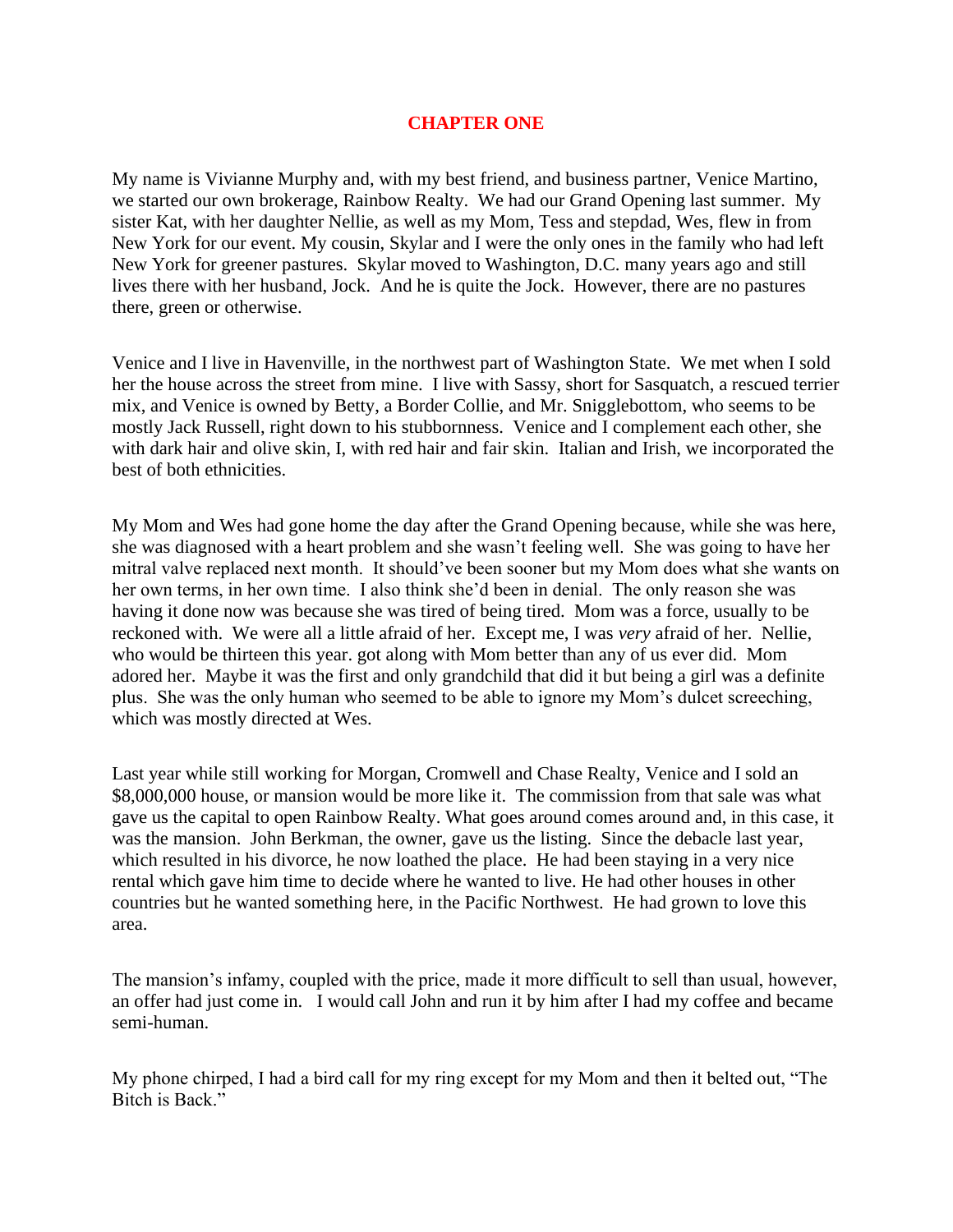I recognized the number; it was John Berkman. He must have read my mind.

"Hi John, I was just about to call you." I was lying, it was only 8 A.M. for God's sake."

"We received an offer on the mansion," I said.

"Excellent, and what would that offer be?"

We had it on the market for \$9,000,000 because some updates had been made after the purchase, one of them being a brand-new kitchen. The old kitchen was pretty spectacular, I didn't see why it had to be renovated but it was none of my business.

"The offer is \$8,500,000. I know it's not full asking price but it's been on the market for a while so they're hoping to get a deal. What do you think?"

"I think we should counter back at \$8,750,000 just for the hell of it. Tell the agent I'm splitting the difference," said John.

I wish I could be so cavalier about that much money. Ah, what's \$250,000 give or take? To John, a mere pittance, to me, a fortune.

"I was calling to see if you or Venice could show me that waterfront listing? The one on Sandy Point Road? I would love to get out of this rental and be in my own place again. If I don't find something here soon, I'm off to my house in Ireland."

"Let me take a look, hang on a minute…it's still active but the owners are currently living there and they require a twenty-four-hour notice to show. How about tomorrow morning at eleven?"

The Sandy Point home was \$3,200,000, mainly because it was no bank waterfront. You could literally walk out the back slider and bury your toes in the sand. It was a magnificent house with 4200 square feet of living space on two acres. Why a single man needed all that room was beyond me but who was I to question his wants and needs as long as he could afford it. And he most definitely could. We'd get another hefty commission from this so I didn't care if he bought it and tore it down. Not only was "no bank" a rare find here, this house also came with a dock. The dock was a big deal because you could no longer get approval to build one. He wouldn't find another property like this. And I knew John had lots of boy toys, a speedboat being one of them. This would be perfect.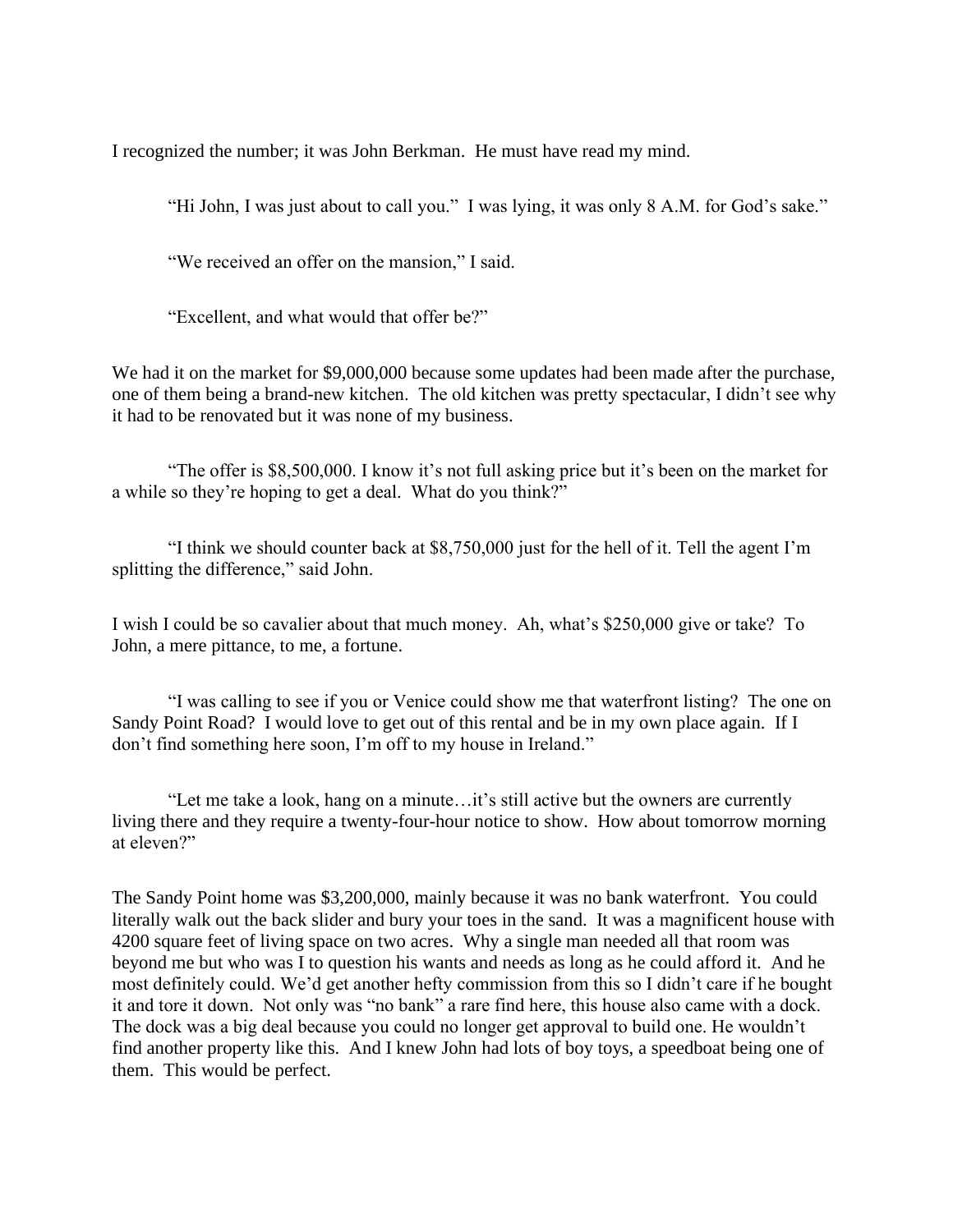I called the listing agent who insisted on being there during the showing. This wasn't the protocol, but given the price and the fact that the owners still resided there, it was a precaution. They didn't want looky-loos traipsing through the house, and possibly stealing things. I didn't mind at all and an appointment was available at the specified time and date we wanted.

I'd ask Venice, if she'd like to show it with me. We shared all the commissions anyway. I had to make a duty call to my Mom but I wanted to talk to Venice first.

It was a little after 9 A.M. and I knew Venice would be up. She was an early riser, unlike myself. I walked over and knocked. Betty and Mr. Snigglebottom were out in the fenced yard. When they saw it was me, they smiled. And yes, dogs smile, but only if they like you. I could see homemade muffins on the counter. Venice was an excellent baker and last year had come up with the idea of baking cupcakes and decorating them to fit the businesses she was giving them to. For example, cupcakes that looked like dogs and cats for *Paws*. She had her realtor labels on the cupcake boxes and also handed out her business cards. Surprisingly, she got quite a few listings out of her unique marketing, as well as a few buyers. That was the catalyst that opened the door for her and now she was doing very well.

I saw her through the glass sliding doors, walking toward me. Acting like the adult I am I pressed my nose to the glass and puckered my lips. Venice was laughing when she let me in.

"Now look what you've done, there's lipstick on the glass. And how old are we today, twelve?"

Chuckling I said, "I've got good news or what could turn into good news." I told her about the impending showing with John. "I was wondering, if you'd like to go with me. It's a lovely house and I think you'd enjoy seeing it."

"I was going to tell you; I won't be in tomorrow. I'm taking the day off. I have a date."

"A date, like with a man and a woman date? I real date as in 'out to dinner?'"

"And why is that so surprising? Do I look like Godzilla or something?"

"No, no, it's just that…I don't know. I didn't think you were even looking. I guess I'm surprised."

"You know Viv, I wasn't looking, but I was thinking about it. I was so busy with house buying, renovating, selling my aunt's house, settling in, taking the real estate course, and getting my license. Don't forget all the time and work it took to start Rainbow Realty too. With all that behind me now, I feel like I can breathe. I was even considering joining a dating site."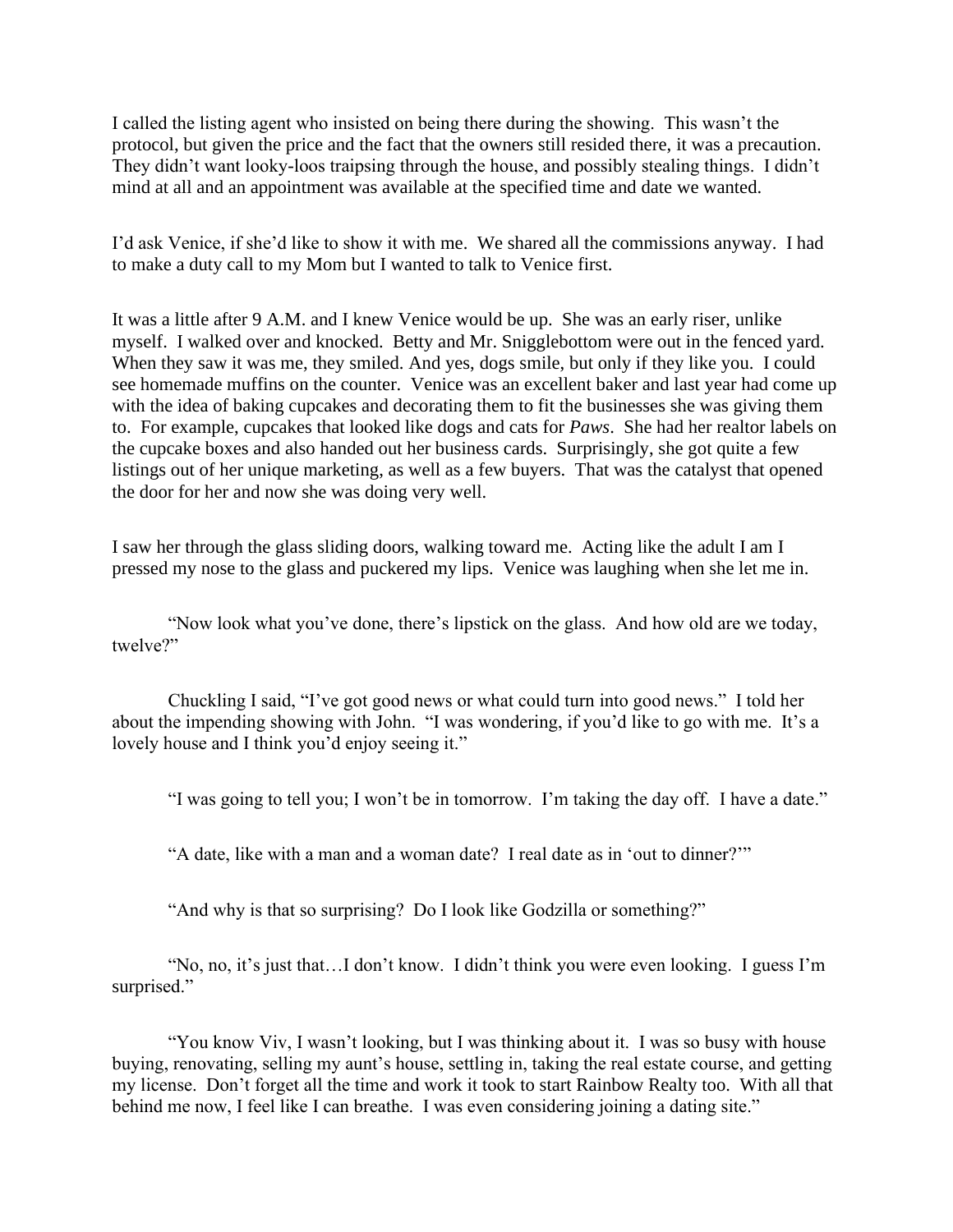## "YOU JOINED A DATING SITE? WITHOUT ME?" I yelled.

"No, no, I didn't actually join yet. I was going to ask you to help me write my bio and answer the myriad of questions they ask. I figured you'd be better at getting me up and running since you've done it before. And there would have to be a good photo of me and the dogs. I looked at the site and it's very intimidating. But we can put that on hold for the time being."

"Oh? You met a man in the outside world then? A real man, not a digital one?"

"Yes indeedy. I was in the supermarket yesterday and dropped a can of crushed tomatoes and a very nice man picked it up for me. We got to talking and he asked me out to dinner."

"You're kidding me? Do you know how many times I've been in the market and have yet to meet anyone? I even read that food stores are very good places to find a man. I think some big supermarket chain made that up so more single people would shop there.

"I have this little game I play when shopping, it makes it less boring. If I see a nicelooking man alone, I glance in his cart. I can tell by what's in there if he's shopping for one. You know, single serving frozen dinners and nothing too fancy or nutritional. If there's a sporting magazine thrown in, I've hit the jackpot."

Venice said, "And how's that working for you? Here's a muffin, let's head to the office and I'll tell you more later."

"Just one more question. Is the date why you're taking off tomorrow? Not that you need permission, I'm just being my typical nosy self. All right, I have two questions. Why didn't you tell me you met someone? It's been weeks and I'm only hearing about it now?"

"I'm taking off because I don't have work to do tomorrow and I need a day to get beautiful for my date. And I *wasn't* asking permission, I was simply being considerate and letting you know. And, Ms. Drama Queen, it hasn't been weeks, I just met him yesterday."

I acquiesced, put Sassy in the car and off we went. Sassy now thought of the office as her second home. She got lots of attention and she was well behaved. My Sassy had manners, sometimes more so than humans. Everyone found her adorable, how could they not?

I had fenced in a small portion in the back so she could hang out and I wouldn't have to walk her all the time. Venice also brought her dogs to work if it was going to be a long day. We should have named the place, "Rainbow Realty *and Dogs*." My kitty Lola didn't like the car and she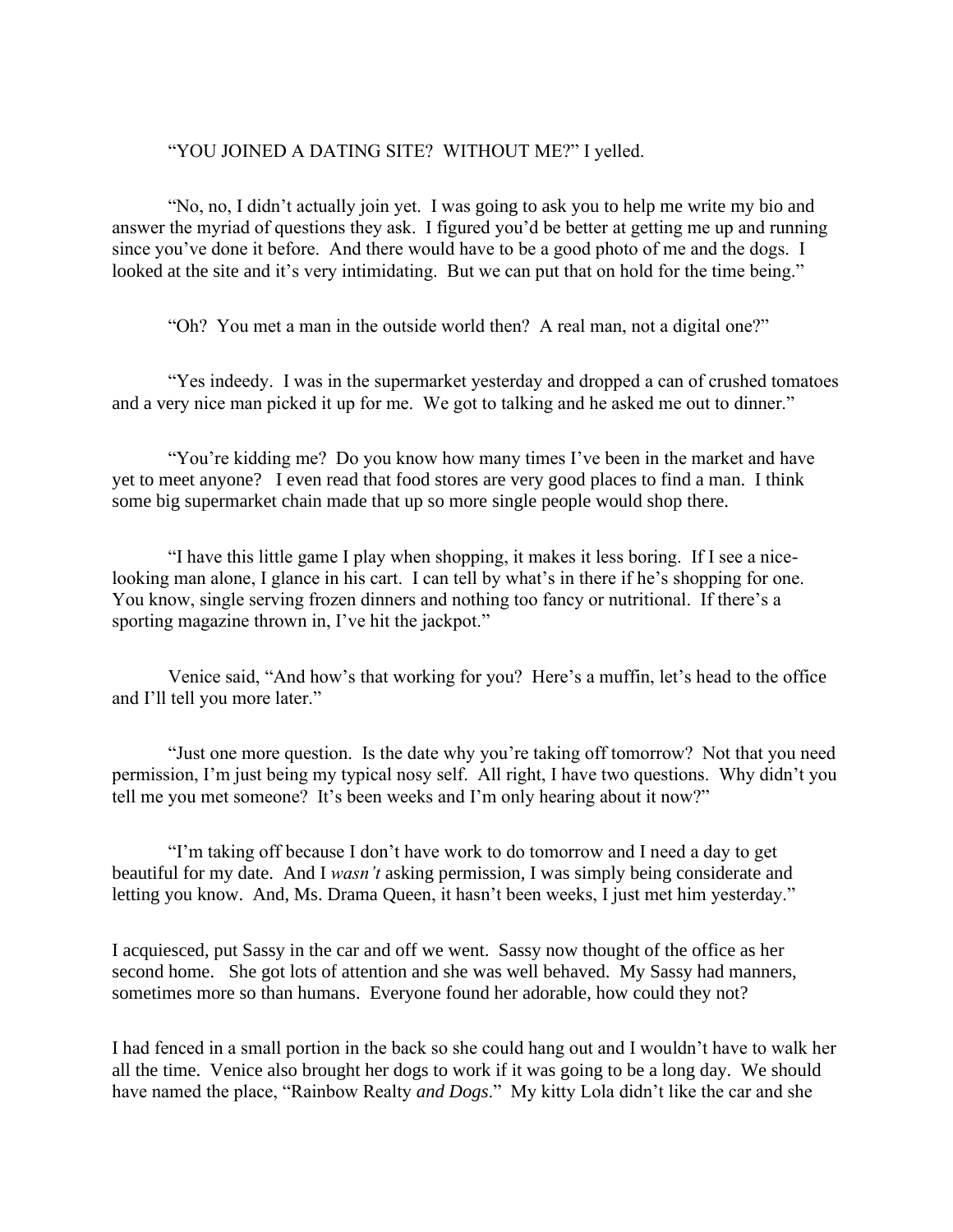couldn't have cared less that we were leaving her. She usually slept most of the day anyway but insisted I put on saved episodes of Animal Planet. She especially loved the big cats and would caterwaul every time they made an appearance.

Venice came into my office and plopped her ass down but not before she handed me a coffee.

"Okay, I know you're dying to ask me a million questions, I won't make you wait until lunchtime," she said.

"Nope," I said, "I have not one question."

That deflated her. "What do you mean you have no questions? You're the nosiest…I mean the most curious person I know. Is that you Viv or have you been taken over by pods?"

"I said *I* have no questions but Sassy has many. She'd like to know his physical attributes, his financials, his marital status, widow, divorced? Oh, and his voice, does he have a deep timbre to his voice? Sassy loves a deep man-voice."

Laughing Venice said, "I only met him briefly in the market. And that sounds suspiciously like the list of attributes you'd like in a man. This one is mine, find your own. When we have dinner tomorrow night, it will give me plenty of time to interrogate him in the guise of conversation."

"But you just met him. Why the rush?" I asked.

"I believe that's what you do. You meet someone and then you spend a little time with them to see if you want to spend more time with them. That's called dating, Viv. And I *am* free tomorrow tonight."

"No Venice, you're certainly not *free* you're *available*. Must I teach you everything? I guess I don't have much time to prep you on the vagaries of dating so we'd better leave now for lunch."

"Viv it's only 10:30 A.M. It's too early for lunch. But we can go to lunch at the Hamburger Haven when it's a little closer to noon, what do you say?"

"I've got nothing on the docket so it's a date. Oh my, you have two dates in one day."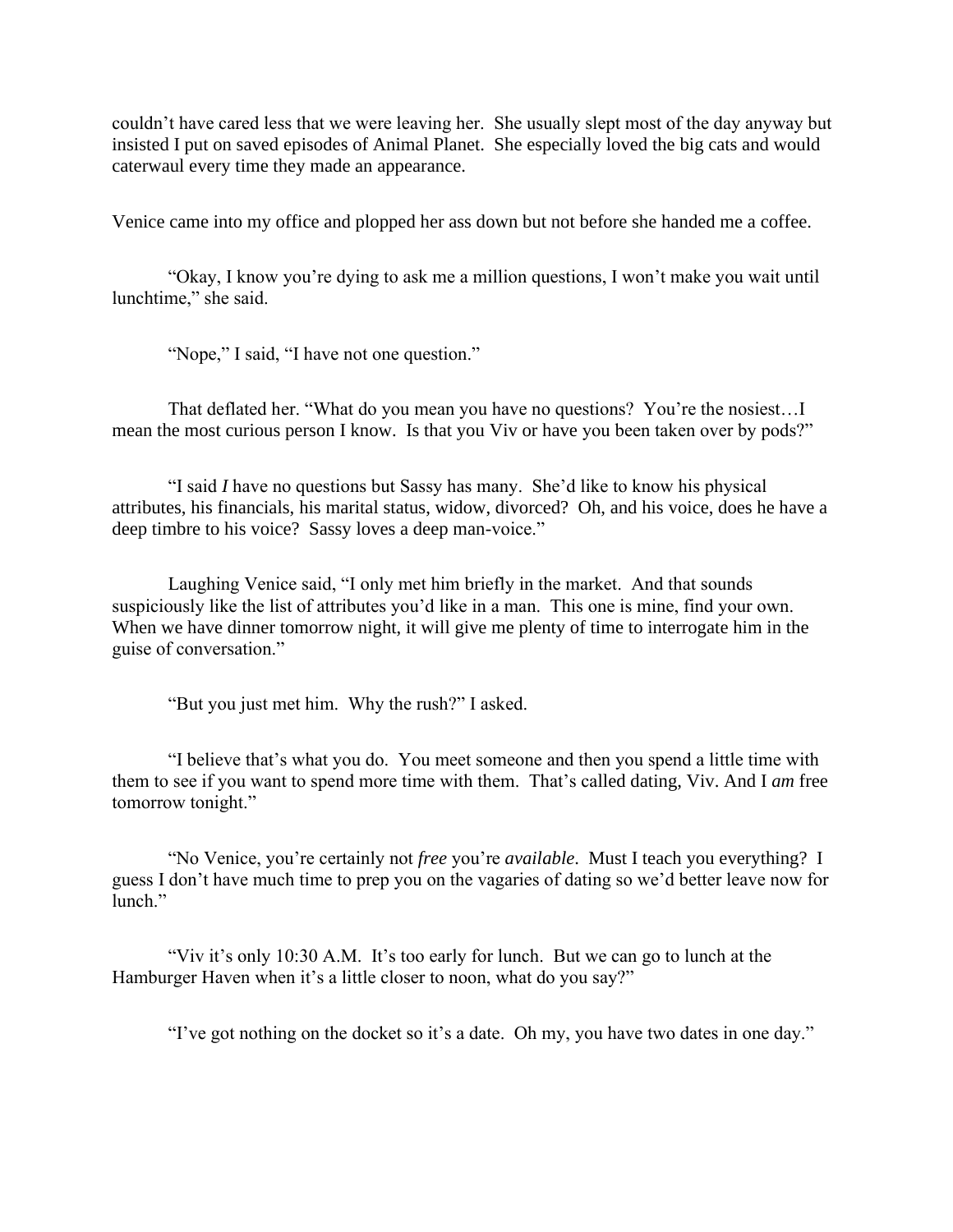"I doubt very much," said Venice "if you're the same kind of date I'll be on tomorrow evening. You're a friend date, he's a man date. Oh, mandate. It's mandated I go on a man date." And she convulsed in laughter."

"Not only are you clever today, you seem downright effervescent. If you got any happier, I'd have to smack you. He must be quite the looker for this level of joy, or is it the fact that you haven't had a date in forever?"

"Now, now, don't be jealous. As your Mom would say, 'It doesn't become you.'"

We both went to our respective offices and worked until it was lunch time. I spoke to Annie, our spikey haired receptionist who we'd come to love and rely on for everything. She was our Gal Friday. Today her hair was a vivid pink. Naturally, her attire matched her hair as it always did.

"Annie, what time are you taking lunch today? Venice and I are going to the Hamburger Haven but we'll work around your schedule."

"It doesn't matter to me. Just let me know what time. I have snacks if I'm starving."

"Do you want us to bring you back a hamburger?"

"Ugh, did you forget I'm Vegan?"

"No Annie, I just thought maybe you'd come to your senses and decided to eat some real food for a change. I don't know how you live on that stuff. I don't even want to tell you what those fake hotdogs look like but it's kind of similar to what comes out of Sassy's rear end."

"Gee, I thought you weren't going to tell me what they looked like. Thanks so much for sharing. I can't believe you eat animals given your love for them. And everything you own is leather or something made from animals. At least you don't wear fur."

"My Mom does. One time she was out in her mink coat and some animal rights people threw fake blood on her. I thought she was literally going to bludgeon them to death with her leather purse. Wes pulled her away just in time. And you know, minks are raised on farms for that sole purpose. Or should I say 'stole' purpose. Get it? Stole, like a mink stole?" Venice's puns were contagious.

Annie looked annoyed. "Yes Viv, I get it. You are such the comic."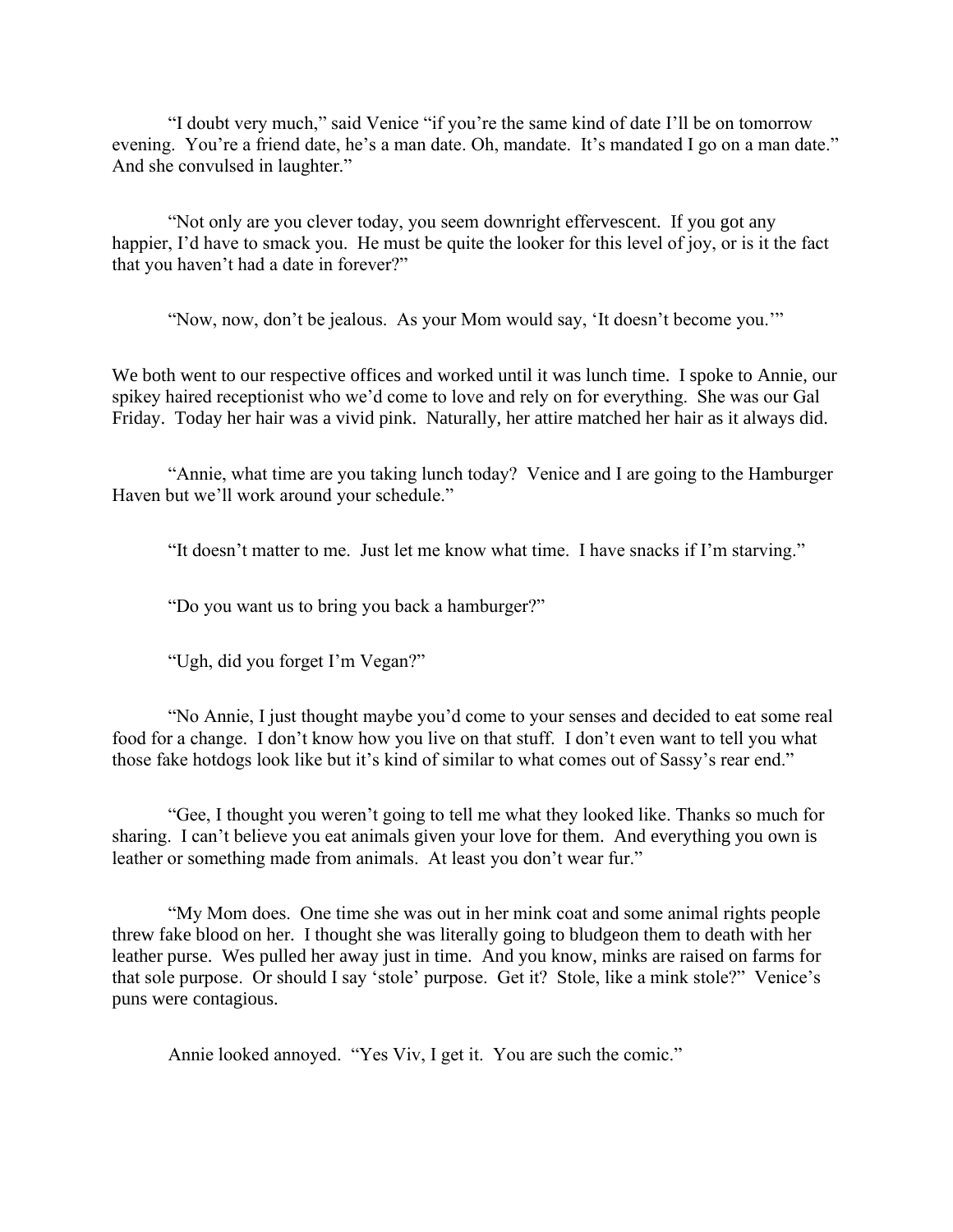"Not that farming the animals makes it better but as long as I don't have to know the process of a cow becoming a hamburger, I'm good. So, let's make a deal. I won't comment on your eating habits if you won't comment on mine."

Annie shook her head, "You do know you started this? But it's a deal. One I have a feeling you'll break, Ms. Boss Mouth."

"Now that's just impudent young lady. Have you never heard of 'respect your elders?' So, how about we bring you back a salad. However, that would be killing veggies."

Annie sneered at me.

Venice and I left for lunch a little before noon. We ordered our drinks and then I pummeled her with questions. Sassy's, not mine.

"Start at the beginning and tell me everything and don't leave out even the most inconsequential detail, it could be important."

"Important to what? Or whom? If you don't approve what are you going to do? Tell me to go to my room and ground me?"

"Now that's not a bad idea. Not only ground you but NO dinner, and NO video games."

"You're so silly. You know I don't play video games. Now let me tell you what happened.

"I went over to Park Hollow to go to the big pet store and while I was in the neighborhood, I thought I'd stop at the really nice upscale supermarket…what's it called again?"

"You mean 'Yummies?"'

"Yes, that's the one. I wanted to pick up some of that delicious ground sirloin and I was low on crushed tomatoes. They have the brand I used to buy in New York. So, in I went. I had my cart filled with more than I planned on buying but you know how that goes. I reached for the big can of tomatoes and dropped it. Missed my foot by an inch. The can ended up rolling halfway down the aisle. That's when Bryan, of course I didn't know he was Bryan yet, picked up the can and walked it over to me. I took in so much at that first glance and it was all good. Tall, muscular, blonde hair with a tiny bit of gray but abundant and wavy. With that hair I doubted he'd ever go bald. Oh, and no wedding ring."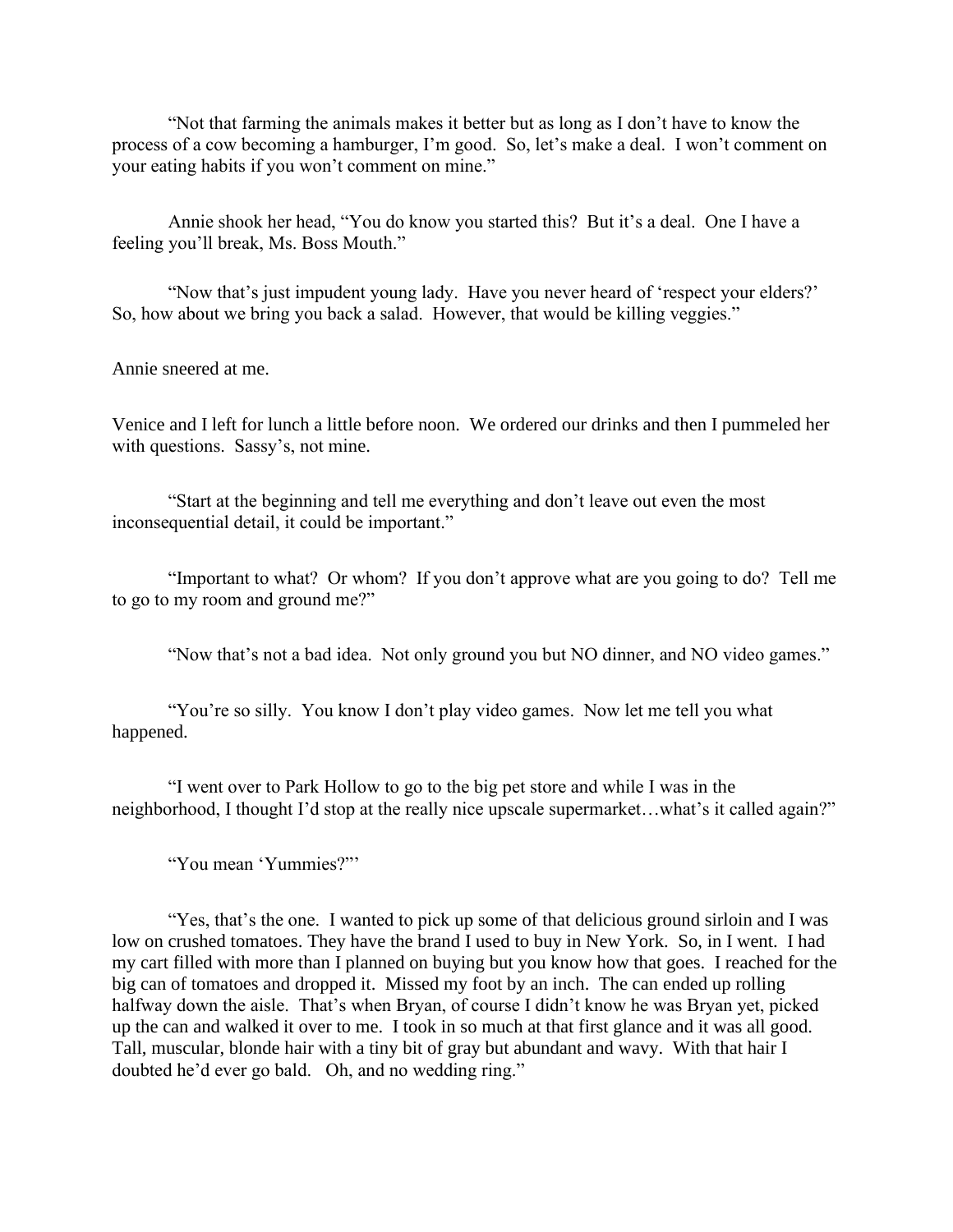"You noticed all that? At just a fleeting glance?"

"Yes, and when he started walking toward me, he had a good gait. Long legs, great posture, nice smile. Good teeth too."

"A good gait? What the hell does that even mean? And good teeth? Are you sure it wasn't a horse you were inspecting?"

"You're just a riot.. Now will you let me finish or maybe you would rather not hear any more about my horse date?"

"No, no, by all means continue. I'll try and keep my mouth shut. At least until you're done. I can't imagine there's too much more to this story unless he threw you down on the market floor and had his way with you."

"VIVIANNE! Really! You're so bad. When he handed me my errant can he said in a John Wayne accent, 'Thought this needed rescuing little lady.' I then swooned and he caught me in his big strong arms, threw me over his shoulder and had his way with me in the meat section. How apropos."

Now I was on the floor laughing. "Venice, you're killing me. That was hysterical."

"What makes you think I'm not telling the truth? That could have happened," she said with a straight face.

"Yes, you're right, it definitely could've happened…when hell freezes over." And that only started me laughing all over again.

"I guess you have a point. Okay, no swooning but I did return his smile, with one of my own. The biggest and best smile I could manage without splitting my face. He stuck out his hand and introduced himself as Bryan Davidson. Nice name too, I thought. I shook his hand back, telling him my name, and oh, his hand was big, with a firm grasp but not crushing and definitely manly hands. Honestly, I don't know what came over me. I was smitten to say the least. We chatted a bit and he asked me if I would have dinner with him. Smitten or not I wasn't going to be *that* easy. If he meant that very evening, I would have declined. After all I didn't want to appear desperate, or available at a moment's notice. We exchanged numbers and he said he'd call. And he did, last night."

"Here's what I gleaned from our phone conversation. Not married, not seeing anyone. Divorced. Oh, and he's moving to Arizona."